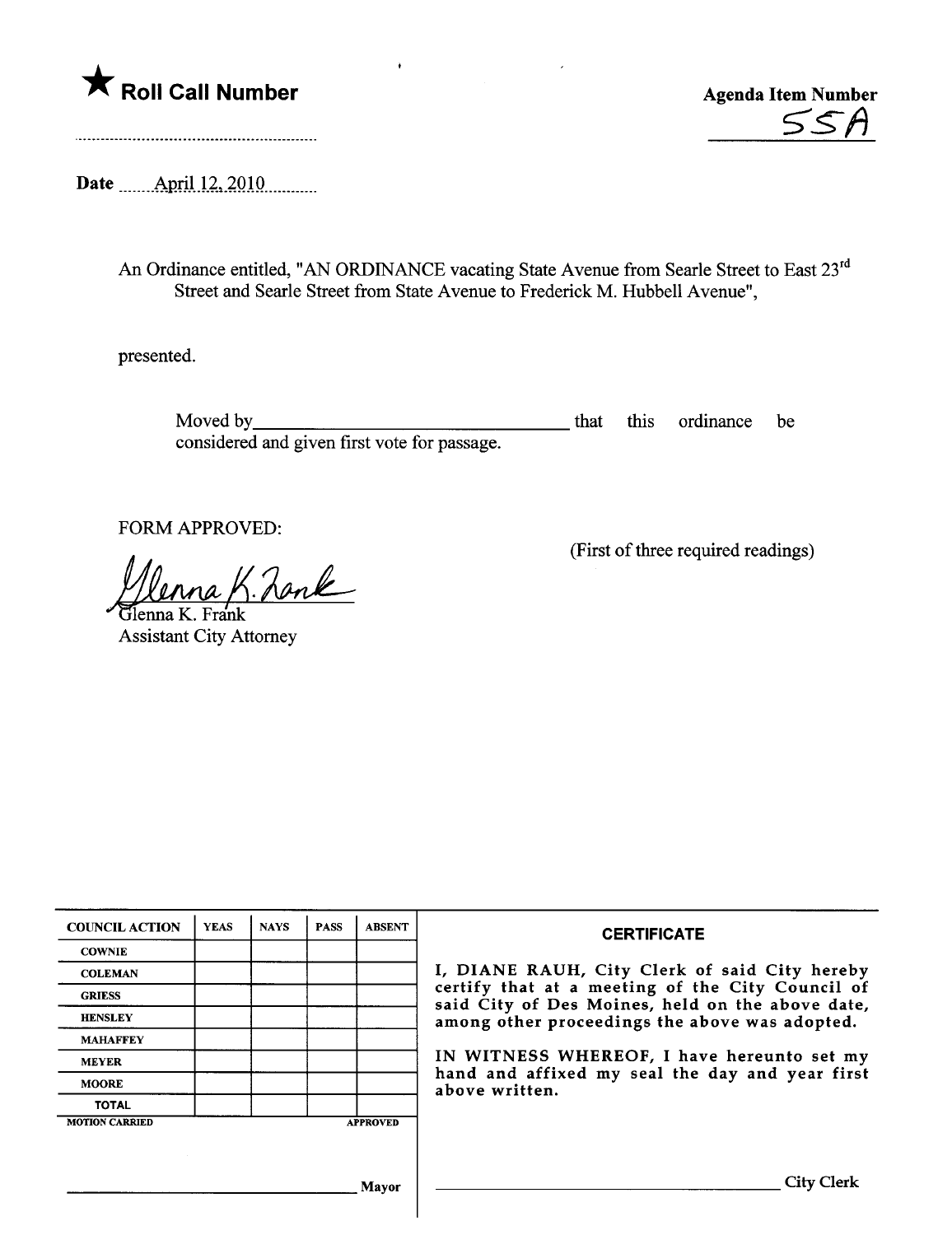Prepared by: Glenna K. Frank, Assistant City Attorney, 400 Robert D. Ray Drive, Des Moines, Iowa 50320 (515) 283-4130

ORDINANCE NO.

AN ORDINANCE vacating State Avenue from Searle Street to East 23<sup>rd</sup> Street and Searle Street from State Avenue to Frederick M. Hubbell Avenue.

WHEREAS, all prior requirements of law pertaining to the vacation of public right-of-way have been fully observed; and

WHEREAS, it is desirable that the public right-of-way herein described be vacated;

NOW, THEREFORE, BE IT ORDAINED by the City Council of the City of Des Moines, Iowa:

Section 1. That State Avenue from Searle Street to East 23<sup>rd</sup> Street and Searle Street from State Avenue to Frederick M. Hubbell Avenue, more specifically described as follows, be and is hereby vacated.

All of Searle Street right-of-way lying West of and adjoining Lots 52 through 56, Allen Place, an Official Plat, and all of State Avenue right-of-way lying North of and adjoining Lots 1 through 6, Ostend, an Official Plat, and lying North of and adjoining vacated Searle Street (Vacated by Ordinance No. 7608, passed February 5, 1968), all now included in and forming a part of the City of Des Moines, Polk County, Iowa.

Sec. 2. The City of Des Moines hereby reserves an easement upon the property described above for the continued use and maintenance of any utilities now in place, with the right of entry for servicing same.

Sec. 3. That the City Clerk is hereby authorized and directed to cause certified copies of ths ordinance and proof of publication thereof together with proof of publication of the notice of the public hearing on this matter to be properly filed in the office of the Recorder of Polk County, Iowa.

Sec. 4. This ordinance shall be in full force and effect from and after its passage and publication as provided by law.

FORM APPROVEI

Glenna K. Frank Assistant City Attorney